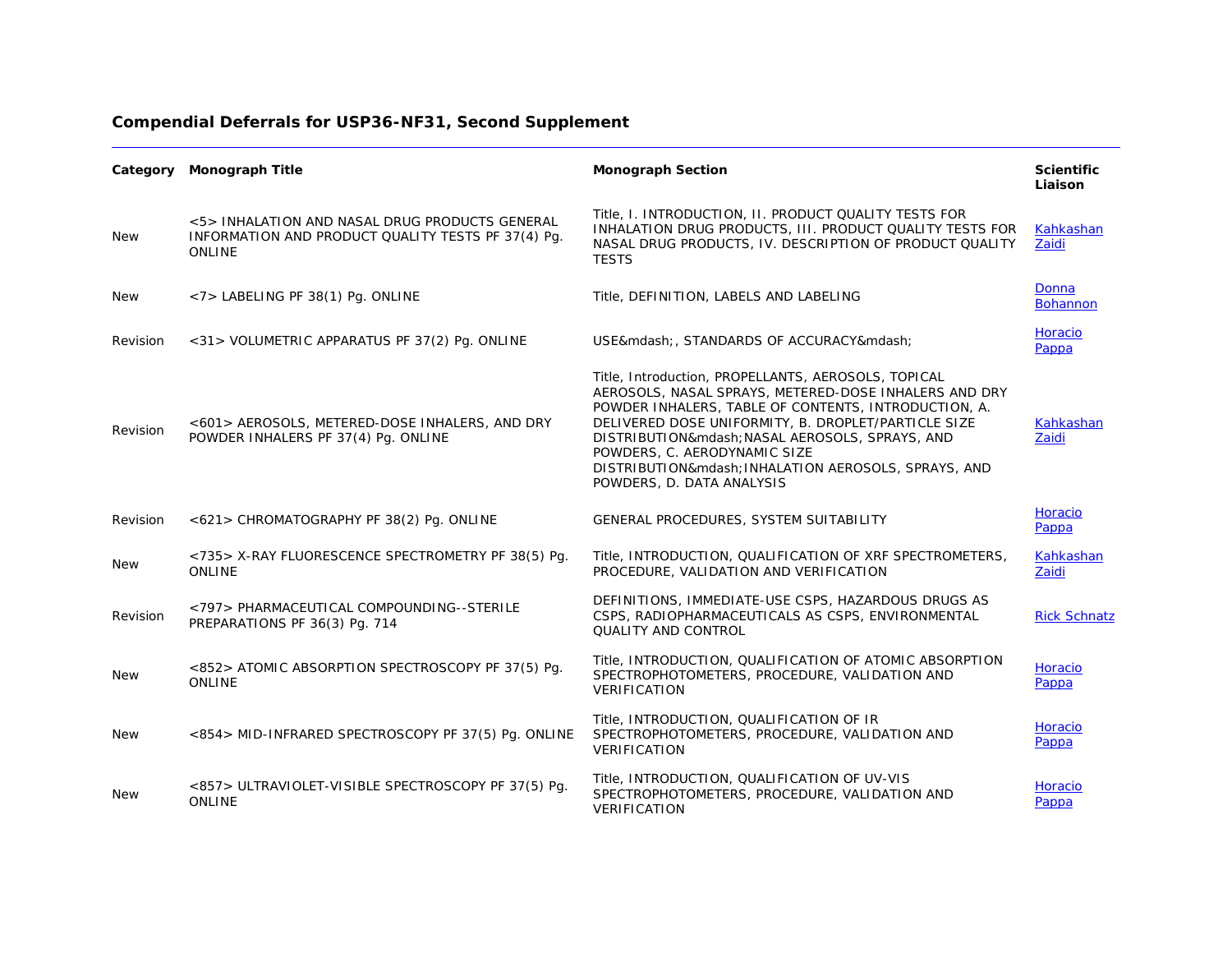| <b>New</b> | <1083> GOOD DISTRIBUTION PRACTICES- SUPPLY CHAIN<br>INTEGRITY PF 38(2) Pg. ONLINE           | Title, PURPOSE, SCOPE, DEFINITIONS, COUNTERFEIT DRUGS AND<br>MEDICAL DEVICES, BEST PRACTICES TO COMBAT COUNTERFEIT<br>DRUGS AND MEDICAL DEVICES, DIVERSION AND THEFT                                                                                                                                                                                                                                                                                                                                                                                                                                                                                                                                                                                                                                 | <b>Desmond</b><br><b>Hunt</b>     |
|------------|---------------------------------------------------------------------------------------------|------------------------------------------------------------------------------------------------------------------------------------------------------------------------------------------------------------------------------------------------------------------------------------------------------------------------------------------------------------------------------------------------------------------------------------------------------------------------------------------------------------------------------------------------------------------------------------------------------------------------------------------------------------------------------------------------------------------------------------------------------------------------------------------------------|-----------------------------------|
| <b>New</b> | <1094> CAPSULES - DISSOLUTION TESTING AND RELATED<br>QUALITY ATTRIBUTES PF 38(1) Pq. ONLINE | Title, 1. INTRODUCTION, 2. CROSS-LINKING IN GELATIN<br>CAPSULES, 3. DISSOLUTION PROCEDURE DEVELOPMENT, 4.<br>METHOD VALIDATION, 5. SUGGESTIONS FOR STARTING POINTS,<br>6. QUALITY BY DESIGN                                                                                                                                                                                                                                                                                                                                                                                                                                                                                                                                                                                                          | Margareth<br><b>Marques</b>       |
| <b>New</b> | <1852> ATOMIC ABSORPTION SPECTROSCOPY - THEORY<br>AND PRACTICE PF 37(5) Pg. ONLINE          | Title, THEORY, INSTRUMENTATION, SAMPLE CELL DESIGNS, LINE<br>SOURCES, WAVELENGTH SELECTORS, DETECTION SYSTEMS,<br>BACKGROUND CORRECTION, ANALYTICAL CONSIDERATIONS,<br>OTHER SOURCES OF INFORMATION, APPENDIX: ACRONYMS                                                                                                                                                                                                                                                                                                                                                                                                                                                                                                                                                                              | Horacio<br>Pappa                  |
| New        | <1854> MIDDLE INFRARED SPECTROSCOPY - THEORY AND<br>PRACTICE PF 37(5) Pg. ONLINE            | Title, PRINCIPLES OF MID-INFRARED SPECTROSCOPY, SAMPLING<br>PROCEDURES, MICROSPECTROSCOPY AND IMAGING,<br>INSTRUMENTATION, ANALYTICAL CONSIDERATIONS, FACTORS<br>THAT AFFECT PHOTOMETRIC AND WAVENUMBER ACCURACY                                                                                                                                                                                                                                                                                                                                                                                                                                                                                                                                                                                     | Horacio<br>Pappa                  |
| <b>New</b> | <1857> ULTRAVIOLET-VISIBLE SPECTROSCOPY - THEORY<br>AND PRACTICE PF 37(5) Pg. ONLINE        | Title, THEORY, INSTRUMENTATION, CALIBRATION, ANALYTICAL<br>CONSIDERATIONS, OTHER SOURCES OF INFORMATION                                                                                                                                                                                                                                                                                                                                                                                                                                                                                                                                                                                                                                                                                              | Horacio<br>Pappa                  |
| Revision   | ACYCLOVIR PF 38(4) Pg. ONLINE                                                               | IMPURITIES/Ordinary Impurities <466>, IMPURITIES/Organic<br>Impurities, ADDITIONAL REQUIREMENTS/USP Reference Standards<br><11>/USP Acyclovir Related Compound A RS 2-[(2-Amino-6-oxo-<br>1,6-dihydro-9H-purin-9-yl)methoxy]ethyl acetate.C10H13N5O4<br>267.24, ADDITIONAL REQUIREMENTS/USP Reference Standards<br><11>/USP Acyclovir Related Compound F RS N-[9-[(2-<br>Hydroxyethoxy)methyl]-6-oxo-6,9-dihydro-1H-purin-2-<br>yl]acetamide.C10H13N5O4267.24, ADDITIONAL<br>REQUIREMENTS/USP Reference Standards <11>/USP Acyclovir<br>Related Compound G RS 2-{[2-(Acetylamino)-6-oxo-1,6-dihydro-<br>9H-purin-9-yl]methoxy}ethyl acetate.C12H15N5O5309.28,<br>ADDITIONAL REQUIREMENTS/USP Reference Standards <11>/USP<br>Acyclovir Related Compound L RS N2,9-Diacetylguanine.C9H9N5O3<br>235.20 | Amanda<br><b>Martin-Esker</b>     |
| <b>New</b> | ALBUTEROL EXTENDED-RELEASE TABLETS PF 38(4) Pq.<br><b>ONLINE</b>                            | Title, DEFINITION/Introduction, IDENTIFICATION/A.,<br>IDENTIFICATION/B. Ultraviolet Absorption <197U>,<br>ASSAY/Procedure, PERFORMANCE TESTS/Dissolution <711>,<br>PERFORMANCE TESTS/Uniformity of Dosage Units <905>,<br>IMPURITIES/Organic Impurities, Procedure 1, IMPURITIES/Organic<br>Impurities, Procedure 2, ADDITIONAL REQUIREMENTS/Packaging<br>and Storage, ADDITIONAL REQUIREMENTS/USP Reference<br>Standards<11>/USP Albuterol Sulfate RS, ADDITIONAL<br>REQUIREMENTS/USP Reference Standards<11>/USP Albuterol<br>Related Compound B RS, ADDITIONAL REQUIREMENTS/USP                                                                                                                                                                                                                   | <b>Domenick</b><br><b>Vicchio</b> |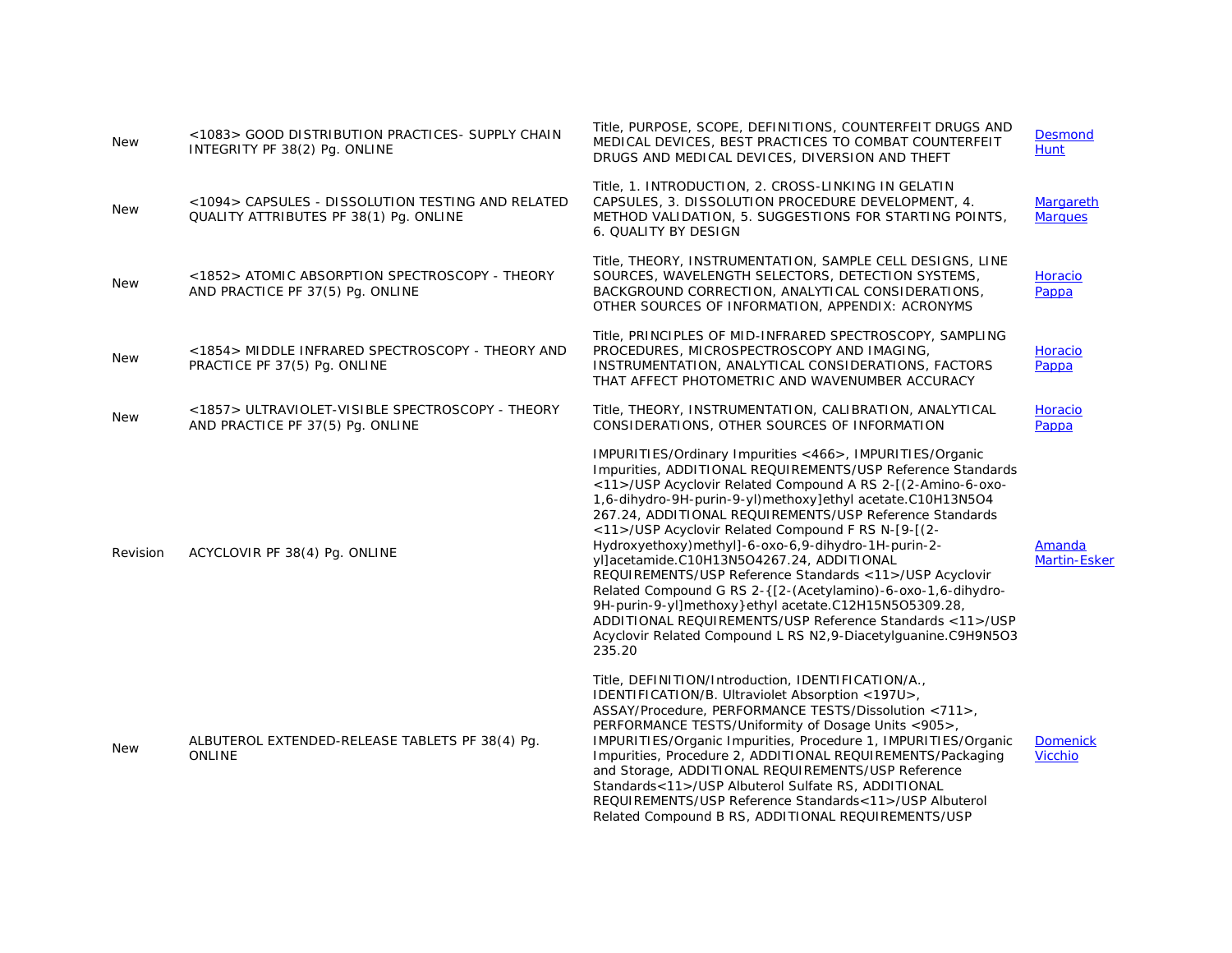|            |                                                  | Reference Standards<11>/USP Albuterol Related Compound E RS,<br>ADDITIONAL REQUIREMENTS/USP Reference Standards<11>/USP<br>Levalbuterol Related Compound C RS, ADDITIONAL<br>REQUIREMENTS/USP Reference Standards<11>/USP Levalbuterol<br>Related Compound D RS                                                                                                                                                                                                                                                                                                                                                                                                                                                                                                                                                                                            |                                   |
|------------|--------------------------------------------------|------------------------------------------------------------------------------------------------------------------------------------------------------------------------------------------------------------------------------------------------------------------------------------------------------------------------------------------------------------------------------------------------------------------------------------------------------------------------------------------------------------------------------------------------------------------------------------------------------------------------------------------------------------------------------------------------------------------------------------------------------------------------------------------------------------------------------------------------------------|-----------------------------------|
| <b>New</b> | ANASTROZOLE TABLETS PF 38(3) Pq. ONLINE          | Title, DEFINITION/Introduction, IDENTIFICATION/Introduction,<br>ASSAY/Procedure, PERFORMANCE TESTS/Dissolution <711>,<br>PERFORMANCE TESTS/Uniformity of Dosage Units <905>,<br>IMPURITIES/Organic Impurities, ADDITIONAL<br>REQUIREMENTS/Packaging and Storage, ADDITIONAL<br>REQUIREMENTS/USP Reference Standards <11>/USP Anastrozole<br>RS, ADDITIONAL REQUIREMENTS/USP Reference Standards<br><11>/USP Anastrozole Related Compound A RS, ADDITIONAL<br>REQUIREMENTS/USP Reference Standards < 11 >/USP Anastrozole<br>Related Compound D RS                                                                                                                                                                                                                                                                                                          | <b>Feiwen Mao</b>                 |
| New        | ASTAXANTHIN ESTERS PF 38(5) Pq. ONLINE           | Title, Chemical Info/Astaxanthin esters; Chemical Info/Astaxanthin<br>fatty acid esters;, Chemical Info/Fatty acid esters of (3S,3\'S)-<br>3,3′-dihydroxy-β,β-carotene-4,4′-dione.,<br>DEFINITION/Introduction, IDENTIFICATION/A. Thin Layer<br>Chromaography, IDENTIFICATION/B. HPLC, ASSAY/Content of<br>Total Astaxanthin, CONTAMINANTS/Elemental<br>Impurities— Procedures <233>, CONTAMINANTS/Microbial<br>Enumeration Tests <2021>, CONTAMINANTS/Absence of Specified<br>Microorganisms <2022>, CONTAMINANTS/Pheophorbide Content,<br>SPECIFIC TESTS/Water Determination, Method I <921>,<br>ADDITIONAL REQUIREMENTS/Packaging and Storage, ADDITIONAL<br>REQUIREMENTS/USP Reference Standards <11>/USP Astaxanthin<br>Esters from Haematococcus pluvialis RS, ADDITIONAL<br>REQUIREMENTS/USP Reference Standards <11>/USP Apocarotenal<br><b>RS</b> | <b>Huy Dinh</b>                   |
| <b>New</b> | ATORVASTATIN CALCIUM TABLETS PF 37(5) Pq. ONLINE | Title, DEFINITION/Introduction, IDENTIFICATION/A.,<br>ASSAY/Procedure, PERFORMANCE TESTS/Dissolution <711>,<br>PERFORMANCE TESTS/Uniformity of Dosage Units <905>.<br>IMPURITIES/Organic Impurities, ADDITIONAL<br>REQUIREMENTS/Packaging and Storage, ADDITIONAL<br>REQUIREMENTS/USP Reference Standards <11>/USP Atorvastatin<br>Calcium RS, ADDITIONAL REQUIREMENTS/USP Reference<br>Standards <11>/USP Atorvastatin Related Compound H RS<br>(lactone impurity)                                                                                                                                                                                                                                                                                                                                                                                        | Elena<br>Gonikberg                |
| New        | AZELASTINE HYDROCHLORIDE PF 38(5) Pq. ONLINE     | Chemical Info/Chemical Structure, Chemical<br>Info/C22H24ClN3O· HCl, Chemical Info/418.36, Chemical<br>Info/1(2H)-Phthalazinone, 4-[(4-chlorophenyl)methyl]-2-<br>(hexahydro-1-methyl-1H-azepin-4-yl), monohydrochloride;                                                                                                                                                                                                                                                                                                                                                                                                                                                                                                                                                                                                                                  | <b>Domenick</b><br><b>Vicchio</b> |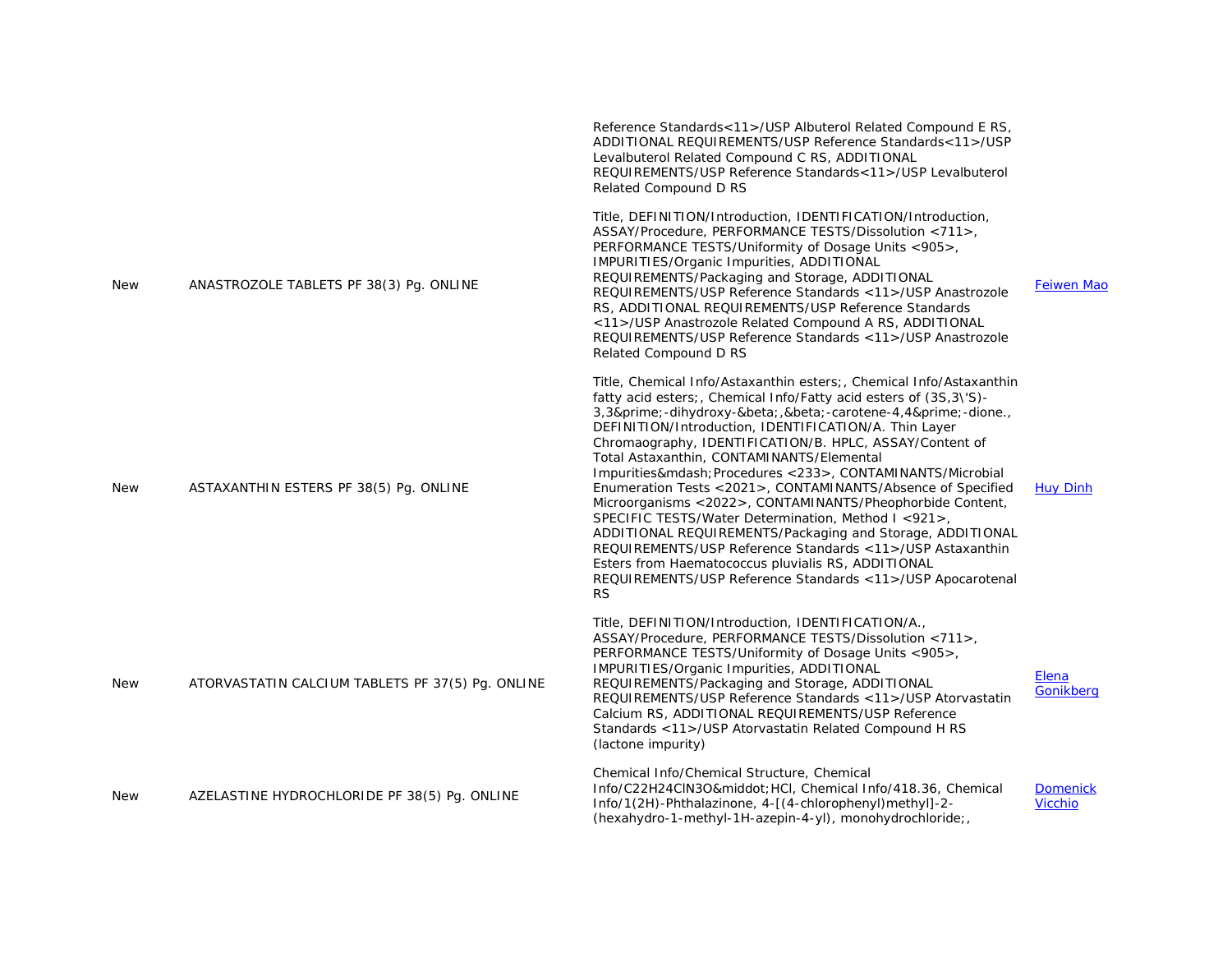|          |                                                    | Chemical Info/4-(p-Chlorobenzyl)-2-(hexahydro-1-methyl-1H-<br>azepin-4-yl)-1(2H)-phthalazinone monohydrochloride, Chemical<br>Info/CAS, DEFINITION/Introduction, IDENTIFICATION/A. Infrared<br>Absorption <197K>, IDENTIFICATION/B., IDENTIFICATION/C.<br>Identification Tests— General, Chloride <191>, ASSAY,<br>ASSAY/Procedure, IMPURITIES/Residue on Ignition <281>,<br>IMPURITIES/Heavy Metals, Method II <231>, IMPURITIES/Organic<br>Impurities, SPECIFIC TESTS/Loss on Drying <731>, SPECIFIC<br>TESTS/Acidity or Alkalinity, ADDITIONAL<br>REQUIREMENTS/Packaging and Storage, ADDITIONAL<br>REQUIREMENTS/USP Reference Standards <11>/USP Azelastine<br>Hydrochloride RS, ADDITIONAL REQUIREMENTS/USP Reference<br>Standards <11>/USP Azelastine Related Compound B RS,<br>ADDITIONAL REQUIREMENTS/USP Reference Standards <11>/USP<br>Azelastine Related Compound D RS, ADDITIONAL<br>REQUIREMENTS/USP Reference Standards <11>/USP Azelastine<br>Related Compound E RS |                    |
|----------|----------------------------------------------------|-------------------------------------------------------------------------------------------------------------------------------------------------------------------------------------------------------------------------------------------------------------------------------------------------------------------------------------------------------------------------------------------------------------------------------------------------------------------------------------------------------------------------------------------------------------------------------------------------------------------------------------------------------------------------------------------------------------------------------------------------------------------------------------------------------------------------------------------------------------------------------------------------------------------------------------------------------------------------------------|--------------------|
| Revision | CALCIUM PANTOTHENATE PF 38(3) Pq. ONLINE           | DEFINITION/Introduction, IDENTIFICATION/C. Optical Rotation,<br>Specific Rotation <781S>, COMPOSITION/Nitrogen Determination,<br>Method I <461>, COMPOSITION/Content of Calcium,<br>ASSAY/Procedure, OTHER COMPONENTS/Content of Calcium,<br>IMPURITIES/Related Compounds, SPECIFIC TESTS/Optical<br>Rotation, Specific Rotation <781S>                                                                                                                                                                                                                                                                                                                                                                                                                                                                                                                                                                                                                                             | <b>Huy Dinh</b>    |
| Revision | CEFUROXIME AXETIL PF 38(4) Pg. ONLINE              | IDENTIFICATION/B., ASSAY/Procedure, IMPURITIES/Organic<br>Impurities, SPECIFIC TESTS/Diastereoisomer Ratio, ADDITIONAL<br>REQUIREMENTS/USP Reference Standards <11>/USP Cefuroxime<br>Axetil Delta-3 Isomers RS                                                                                                                                                                                                                                                                                                                                                                                                                                                                                                                                                                                                                                                                                                                                                                     | <b>Ahalya Wise</b> |
| Revision | CEFUROXIME AXETIL TABLETS PF 38(4) Pg. ONLINE      | IDENTIFICATION/A., ASSAY/Procedure, PERFORMANCE<br>TESTS/Dissolution <711>, IMPURITIES/Organic Impurities,<br>ADDITIONAL REQUIREMENTS/Packaging and Storage, ADDITIONAL<br>REQUIREMENTS/USP Reference Standards <11>/USP Cefuroxime<br>Axetil Delta-3 Isomers RS                                                                                                                                                                                                                                                                                                                                                                                                                                                                                                                                                                                                                                                                                                                    | <b>Ahalya Wise</b> |
| Revision | CEPHALEXIN PF 38(5) Pg. ONLINE                     | ASSAY/Procedure, IMPURITIES/Organic Impurities, Procedure 1,<br>IMPURITIES/Organic Impurities, Procedure 2,<br>IMPURITIES/Procedure 2, ADDITIONAL REQUIREMENTS/Labeling                                                                                                                                                                                                                                                                                                                                                                                                                                                                                                                                                                                                                                                                                                                                                                                                             | Ahalya Wise        |
| Revision | CEPHALEXIN CAPSULES PF 38(5) Pg. ONLINE            | IMPURITIES/Organic Impurities, Procedure 1, IMPURITIES/Organic<br>Impurities, Procedure 2, ADDITIONAL REQUIREMENTS/Packaging<br>and Storage, ADDITIONAL REQUIREMENTS/Labeling                                                                                                                                                                                                                                                                                                                                                                                                                                                                                                                                                                                                                                                                                                                                                                                                       | <b>Ahalya Wise</b> |
| Revision | CEPHALEXIN FOR ORAL SUSPENSION PF 38(5) Pq. ONLINE | ASSAY/Procedure, IMPURITIES/Organic Impurities                                                                                                                                                                                                                                                                                                                                                                                                                                                                                                                                                                                                                                                                                                                                                                                                                                                                                                                                      | <b>Ahalya Wise</b> |
| Revision | CLONIDINE HYDROCHLORIDE PF 37(4) Pq. ONLINE        | ASSAY/Procedure, IMPURITIES/Organic Impurities, ADDITIONAL                                                                                                                                                                                                                                                                                                                                                                                                                                                                                                                                                                                                                                                                                                                                                                                                                                                                                                                          | <b>Sujatha</b>     |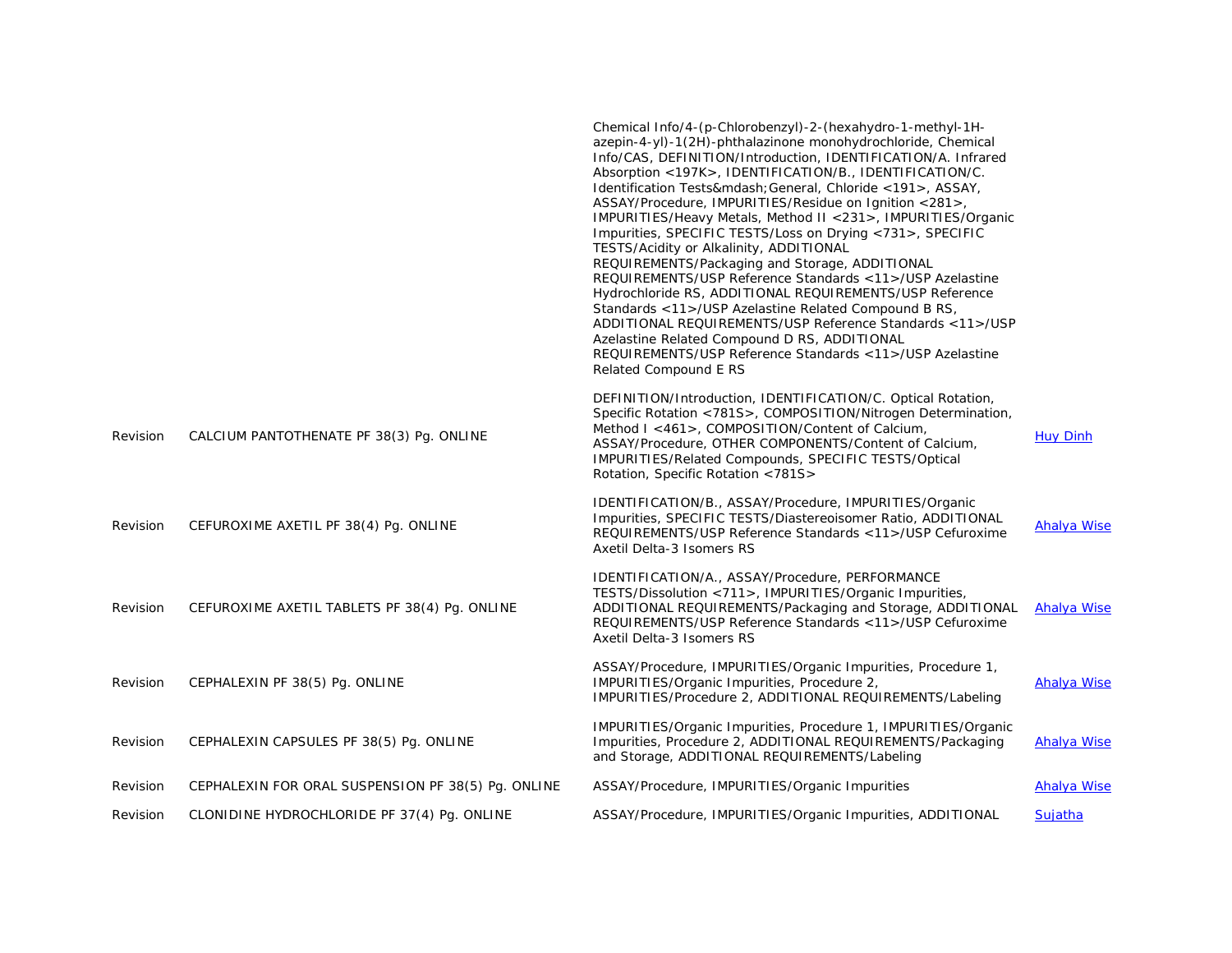|            |                                                                                          | REQUIREMENTS/USP Reference Standards <11>/USP Clonidine<br>Related Compound A RS 1-Acetyl-2-(2,6-dichlorophenylamino)-2-<br>(4,5-dihydroimidazole).C11H11Cl2N3O272.13                                                                                                                                                                                                                                                                                                                                                                                                                                                                                    | Ramakrishna                       |
|------------|------------------------------------------------------------------------------------------|----------------------------------------------------------------------------------------------------------------------------------------------------------------------------------------------------------------------------------------------------------------------------------------------------------------------------------------------------------------------------------------------------------------------------------------------------------------------------------------------------------------------------------------------------------------------------------------------------------------------------------------------------------|-----------------------------------|
| Revision   | CLOPIDOGREL BISULFATE PF 38(1) Pg. ONLINE                                                | DEFINITION/Introduction, IDENTIFICATION/B.,<br>IDENTIFICATION/C., ASSAY/Procedure, IMPURITIES/Organic<br>Impurities, IMPURITIES/Limit of Clopidogrel Related Compound C,<br>ADDITIONAL REQUIREMENTS/Packaging and Storage                                                                                                                                                                                                                                                                                                                                                                                                                                | Sujatha<br>Ramakrishna            |
| Revision   | DESCRIPTION AND SOLUBILITY PF 38(2) Pq. ONLINE                                           | Memantine Hydrochloride, Rabeprazole Sodium, Moexipril<br>Hydrochloride, Epoprostenol Sodium, Azelastine Hydrochloride,<br>Starch                                                                                                                                                                                                                                                                                                                                                                                                                                                                                                                        | Sujatha<br>Ramakrishna            |
| <b>New</b> | DORZOLAMIDE HYDROCHLORIDE AND TIMOLOL MALEATE<br>OPHTHALMIC SOLUTION PF 38(3) Pg. ONLINE | Title, DEFINITION/Introduction, IDENTIFICATION/A. Thin-Layer<br>Chromatographic Identification Test <201>, IDENTIFICATION/B.,<br>IDENTIFICATION/C., ASSAY/Dorzolamide, ASSAY/Timolol,<br>IMPURITIES/Organic Impurities: Dorzolamide Hydrochloride,<br>IMPURITIES/Organic Impurities: Timolol Maleate, SPECIFIC<br>TESTS/Sterility Tests <71>, SPECIFIC TESTS/pH <791>,<br>ADDITIONAL REQUIREMENTS/Packaging and Storage, ADDITIONAL<br>REQUIREMENTS, ADDITIONAL REQUIREMENTS/USP Reference<br>Standards <11>/USP Dorzolamide Related Compound B RS,<br>ADDITIONAL REQUIREMENTS/USP Reference Standards <11>/USP<br>Dorzolamide Related Compound D RS     | <b>Feiwen Mao</b>                 |
| Revision   | ENOXAPARIN SODIUM PF 37(1) Pq. ONLINE                                                    | DEFINITION/Introduction, IDENTIFICATION/B. 13C NMR Spectrum,<br>IDENTIFICATION/C., IDENTIFICATION/D., IDENTIFICATION/E.,<br>IMPURITIES/Heavy Metals, Method I <231>, SPECIFIC TESTS/pH<br><791>, SPECIFIC TESTS/Bacterial Endotoxins Test <85>                                                                                                                                                                                                                                                                                                                                                                                                           | <b>Anita Szajek</b>               |
| Revision   | ENOXAPARIN SODIUM INJECTION PF 37(1) Pg. ONLINE                                          | IDENTIFICATION/C. Identification Tests— General<br>Sodium<191> Spectrophotometry and Light-Scattering <851>,<br>OTHER COMPONENTS/Benzyl Alcohol Content (if Present),<br>SPECIFIC TESTS/Bacterial Endotoxins Test <85>, SPECIFIC<br>TESTS/Anti-Factor IIa Activity                                                                                                                                                                                                                                                                                                                                                                                       | <b>Anita Szajek</b>               |
| <b>New</b> | EPOPROSTENOL SODIUM PF 37(6) Pg. ONLINE                                                  | Title, Chemical Info/Chemical Structure, Chemical<br>Info/C20H31NaO5, Chemical Info/374.45, Chemical Info/Prosta-<br>5,13-dien-1-oic acid, 6,9-epoxy-11,15-dihydroxy-, sodium salt,<br>(5Z,9α 11α 13E,15S)-; Chemical Info/Sodium (Z)-<br>(3aR, 4R, 5R, 6aS)-hexahydro-5-hydroxy-4-[(E)-(3S)-3-hydroxy-1-<br>octenyl]-2H-cyclopenta[b]furan-Δ 2,Δ -valerate,<br>Chemical Info/CAS, DEFINITION/Introduction, IDENTIFICATION/A.<br>Infrared Absorption <197K>, IDENTIFICATION/B.,<br>IDENTIFICATION/C. Identification Tests— General, Sodium<br><191>, ASSAY/Procedure, IMPURITIES/Heavy Metals, Method II<br><231>, IMPURITIES/Limit of Sodium Hydroxide, | <b>Domenick</b><br><b>Vicchio</b> |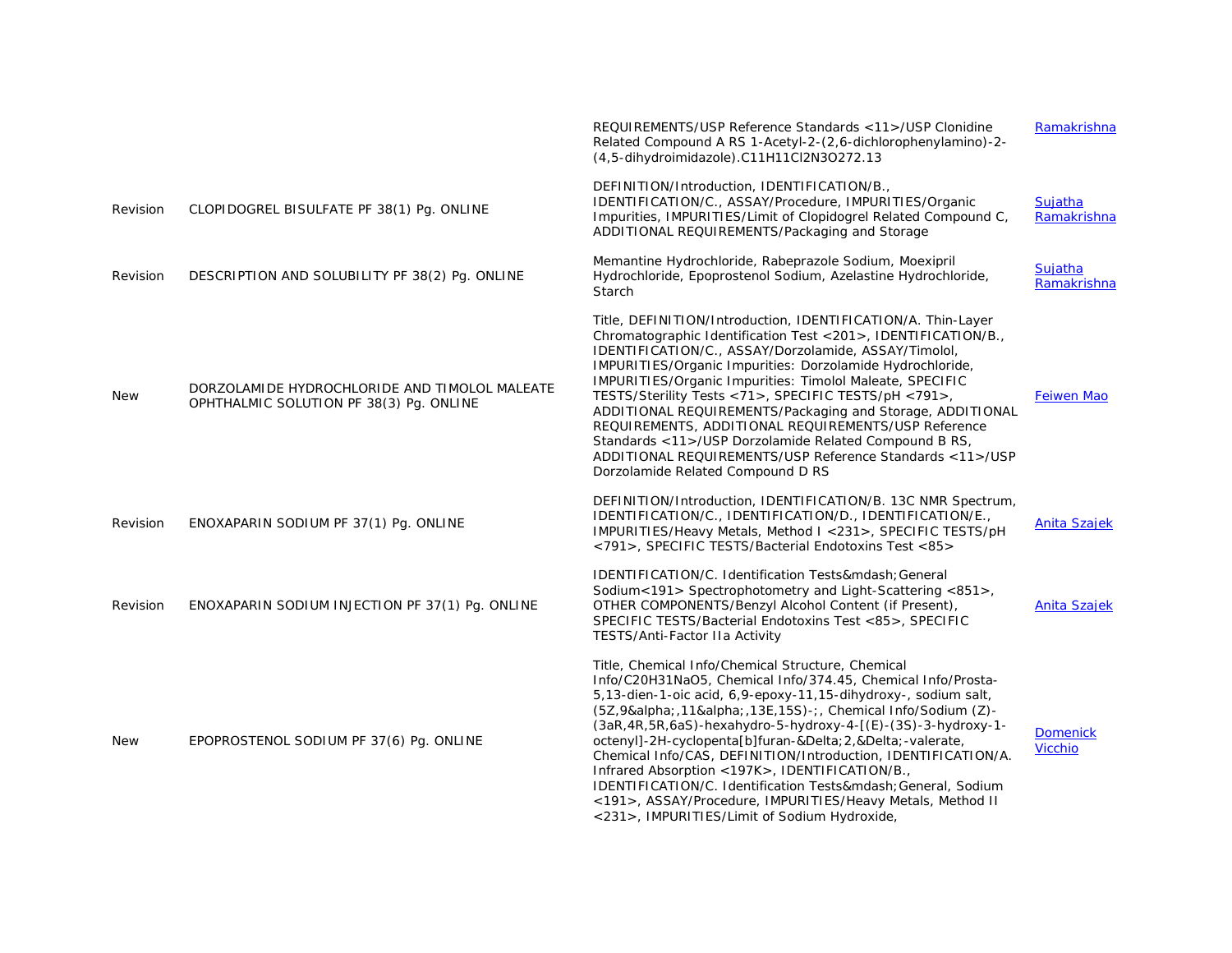|            |                                                   | IMPURITIES/Organic Impurities, SPECIFIC TESTS/Water, Method I<br><921>, SPECIFIC TESTS/Optical Rotation, Specific Rotation<br><781S>, ADDITIONAL REQUIREMENTS/Packaging and Storage,<br>ADDITIONAL REQUIREMENTS/USP Reference Standards <11>/USP<br>Epoprostenol Related Compound A RS, ADDITIONAL<br>REQUIREMENTS/USP Reference Standards <11>/USP Epoprostenol<br>Related Compound B RS, ADDITIONAL REQUIREMENTS/USP<br>Reference Standards <11>/USP Epoprostenol Sodium RS                                                                                                                                                                                                                                                                                                                                                                                                                         |                                   |
|------------|---------------------------------------------------|-------------------------------------------------------------------------------------------------------------------------------------------------------------------------------------------------------------------------------------------------------------------------------------------------------------------------------------------------------------------------------------------------------------------------------------------------------------------------------------------------------------------------------------------------------------------------------------------------------------------------------------------------------------------------------------------------------------------------------------------------------------------------------------------------------------------------------------------------------------------------------------------------------|-----------------------------------|
| Revision   | ETHER PF 38(3) Pg. ONLINE                         | IMPURITIES/Limit of Low-Boiling Hydrocarbons                                                                                                                                                                                                                                                                                                                                                                                                                                                                                                                                                                                                                                                                                                                                                                                                                                                          | <b>Domenick</b><br><b>Vicchio</b> |
| Revision   | $G##$ Octreotide Acetate, PTA-5 PF 36(6) Pg. 1778 | G## (Octreotide Acetate, PTA-5)                                                                                                                                                                                                                                                                                                                                                                                                                                                                                                                                                                                                                                                                                                                                                                                                                                                                       | <b>Edith Chang</b>                |
| <b>New</b> | INSULIN ASPART PF 36(6) Pg. 1535                  | Title, Chemical Info/Chemical Structure, B., Chemical<br>Info/C256H381N65O79S6, Chemical Info/5826 daltons, Chemical<br>Info/CAS, DEFINITION/Introduction, IDENTIFICATION/A.,<br>IDENTIFICATION/B. Peptide Mapping, ASSAY/Procedure,<br>IMPURITIES/Organic Impurities/Procedure 1: Related Proteins,<br>IMPURITIES/Organic Impurities/Procedure 2: Limit of High<br>Molecular Weight Proteins, SPECIFIC TESTS/Insulin Assays,<br>Bioidentity Test <121>, SPECIFIC TESTS/Bacterial Endotoxin Test<br><85>, SPECIFIC TESTS/Microbial Enumeration Tests <61> and<br>Tests for Specified Microorganisms <62>, SPECIFIC TESTS/Loss on<br>Drying <731>, ADDITIONAL REQUIREMENTS/Packaging and<br>Storage, ADDITIONAL REQUIREMENTS/Labeling, ADDITIONAL<br>REQUIREMENTS/USP Reference Standard <11>/USP Endotoxin RS,<br>ADDITIONAL REQUIREMENTS/USP Reference Standard <11>/USP<br><b>Insulin Aspart RS</b> | <b>Edith Chang</b>                |
| <b>New</b> | INSULIN ASPART INJECTION PF 36(6) Pq. 1537        | Title, DEFINITION/Introduction, IDENTIFICATION/Introduction,<br>ASSAY/Procedure, IMPURITIES/Organic Impurities/Procedure 1:<br>Related Proteins, IMPURITIES/Organic Impurities/Procedure 2:<br>Limit of High Molecular Weight Proteins, SPECIFIC TESTS/Bacterial<br>Endotoxins Test <85>, SPECIFIC TESTS/Sterility <71>, SPECIFIC<br>TESTS/Particulate Matter <788>, SPECIFIC TESTS/pH <791>,<br>SPECIFIC TESTS/Zinc Content <591>, SPECIFIC TESTS/Injections<br><1>, ADDITIONAL REQUIREMENTS/Packaging and Storage,<br>ADDITIONAL REQUIREMENTS/Labeling, ADDITIONAL<br>REQUIREMENTS/USP Reference Standard <11>/USP Endotoxin RS,<br>ADDITIONAL REQUIREMENTS/USP Reference Standard <11>/USP<br>Insulin Aspart RS                                                                                                                                                                                    | <b>Edith Chang</b>                |
| Revision   | L-ISOLEUCINE PF 37(6) Pg. ONLINE                  | Reagent Specification, I-Isoleucine                                                                                                                                                                                                                                                                                                                                                                                                                                                                                                                                                                                                                                                                                                                                                                                                                                                                   | <b>Behnam</b><br>Davani           |
| <b>New</b> | KRILL OIL PF 37(5) Pq. ONLINE                     | Title, DEFINITION/Introduction, IDENTIFICATION/A. Ultraviolet                                                                                                                                                                                                                                                                                                                                                                                                                                                                                                                                                                                                                                                                                                                                                                                                                                         | <b>Huy Dinh</b>                   |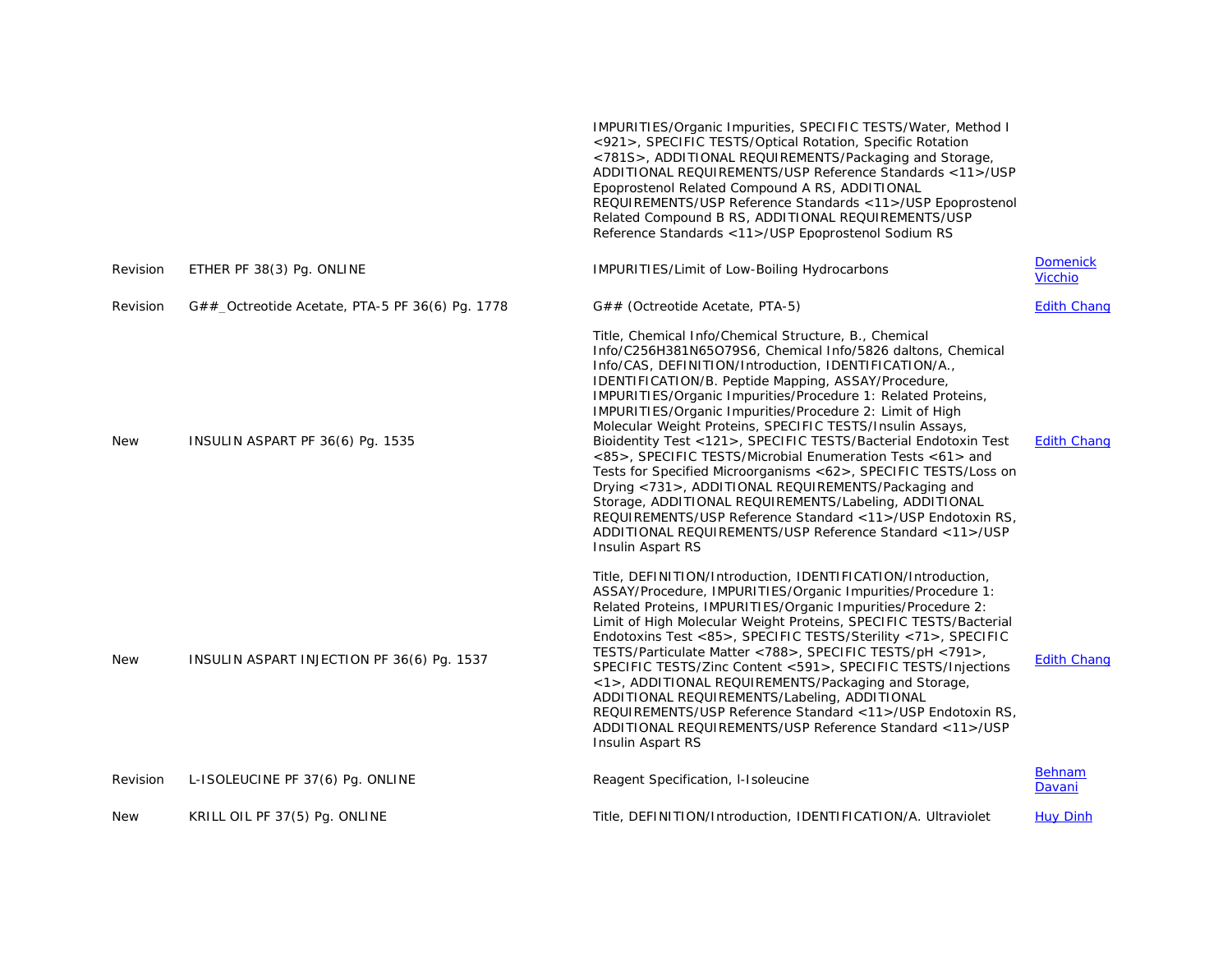|            |                                                                     | Absorption <197U>, IDENTIFICATION/B. Fatty Acid Profile,<br>IDENTIFICATION/C. Phospholipid profile, COMPOSITION/Content of<br>EPA and DHA, COMPOSITION/Astaxanthin Esterification,<br>COMPOSITION/Content of Astaxanthin, CONTAMINANTS/Fats and<br>Fixed Oils <401>, CONTAMINANTS/Limit of Dioxins, Furans, and<br>Polychlorinated Biphenyls, SPECIFIC TESTS/Fats and Fixed Oils,<br>Acid Value <401>, SPECIFIC TESTS/Fats and Fixed Oils, Anisidine<br>Value <401>, SPECIFIC TESTS/Fats and Fixed Oils, Peroxide Value<br><401>, SPECIFIC TESTS/Fats and Fixed Oils, Total Oxidation Value<br>(TOTOX) <401>, SPECIFIC TESTS/Fats and Fixed Oils,<br>Unsaponifiable Matter <401>, ADDITIONAL<br>REQUIREMENTS/Packaging and Storage, ADDITIONAL<br>REQUIREMENTS/Labeling, ADDITIONAL REQUIREMENTS/USP<br>Reference Standards <11>/USP Astaxanthin Esters from<br>Haematococcus pluvialis RS, ADDITIONAL REQUIREMENTS/USP<br>Reference Standards <11>/USP Astaxanthin (Synthetic) RS,<br>ADDITIONAL REQUIREMENTS/USP Reference Standards <11>/USP<br>Docosahexaenoic Acid Ethyl Ester RS, ADDITIONAL<br>REQUIREMENTS/USP Reference Standards <11>/USP<br>Eicosapentaenoic Acid Ethyl Ester RS, ADDITIONAL<br>REQUIREMENTS/USP Reference Standards <11>/USP Krill Oil RS,<br>ADDITIONAL REQUIREMENTS/USP Reference Standards <11>/USP<br>Lysophosphatidylcholine RS, ADDITIONAL REQUIREMENTS/USP<br>Reference Standards <11>/USP Methyl Tricosanoate RS,<br>ADDITIONAL REQUIREMENTS/USP Reference Standards <11>/USP<br>Phosphatidylcholine RS |                         |
|------------|---------------------------------------------------------------------|---------------------------------------------------------------------------------------------------------------------------------------------------------------------------------------------------------------------------------------------------------------------------------------------------------------------------------------------------------------------------------------------------------------------------------------------------------------------------------------------------------------------------------------------------------------------------------------------------------------------------------------------------------------------------------------------------------------------------------------------------------------------------------------------------------------------------------------------------------------------------------------------------------------------------------------------------------------------------------------------------------------------------------------------------------------------------------------------------------------------------------------------------------------------------------------------------------------------------------------------------------------------------------------------------------------------------------------------------------------------------------------------------------------------------------------------------------------------------------------------------------------------------------------------|-------------------------|
| Revision   | L##_Octreotide Acetate, Synergi Max-RP PF 36(6) Pg. 1779            | L## (Octreotide Acetate, Synergi Max-RP)                                                                                                                                                                                                                                                                                                                                                                                                                                                                                                                                                                                                                                                                                                                                                                                                                                                                                                                                                                                                                                                                                                                                                                                                                                                                                                                                                                                                                                                                                                    | <b>Edith Chang</b>      |
| <b>New</b> | LAMOTRIGINE COMPOUNDED ORAL SUSPENSION PF 37(1)<br>Pq. ONLINE       | Title, DEFINITION/Introduction, ASSAY/Procedure, SPECIFIC<br>TESTS/pH <791>, ADDITIONAL REQUIREMENTS/Packaging and<br>Storage, ADDITIONAL REQUIREMENTS/Labeling, ADDITIONAL<br>REQUIREMENTS/Beyond-Use Date, ADDITIONAL<br>REQUIREMENTS/USP Reference Standards <11>/USP Lamotrigine<br><b>RS</b>                                                                                                                                                                                                                                                                                                                                                                                                                                                                                                                                                                                                                                                                                                                                                                                                                                                                                                                                                                                                                                                                                                                                                                                                                                           | <b>Rick Schnatz</b>     |
| <b>New</b> | LEVOFLOXACIN TABLETS PF 37(6) Pq. ONLINE                            | Title, DEFINITION/Introduction, IDENTIFICATION/A.,<br>ASSAY/Procedure, PERFORMANCE TESTS/Dissolution <711>,<br>PERFORMANCE TESTS/Uniformity of Dosage Units <905>,<br>IMPURITIES/Organic Impurities, ADDITIONAL<br>REQUIREMENTS/Packaging and Storage, ADDITIONAL<br>REQUIREMENTS/USP Reference Standards <11>/USP Levofloxacin<br>RS, ADDITIONAL REQUIREMENTS/USP Reference Standards<br><11>/USP Levofloxacin Related Compound A RS                                                                                                                                                                                                                                                                                                                                                                                                                                                                                                                                                                                                                                                                                                                                                                                                                                                                                                                                                                                                                                                                                                       | Behnam<br>Davani        |
| <b>New</b> | LOPINAVIR AND RITONAVIR ORAL SOLUTION PF 38(4) Pq.<br><b>ONLINE</b> | Title, DEFINITION/Introduction, IDENTIFICATION/A.,<br>ASSAY/Lopinavir and Ritonavir, PERFORMANCE TESTS/Deliverable                                                                                                                                                                                                                                                                                                                                                                                                                                                                                                                                                                                                                                                                                                                                                                                                                                                                                                                                                                                                                                                                                                                                                                                                                                                                                                                                                                                                                          | <b>Behnam</b><br>Davani |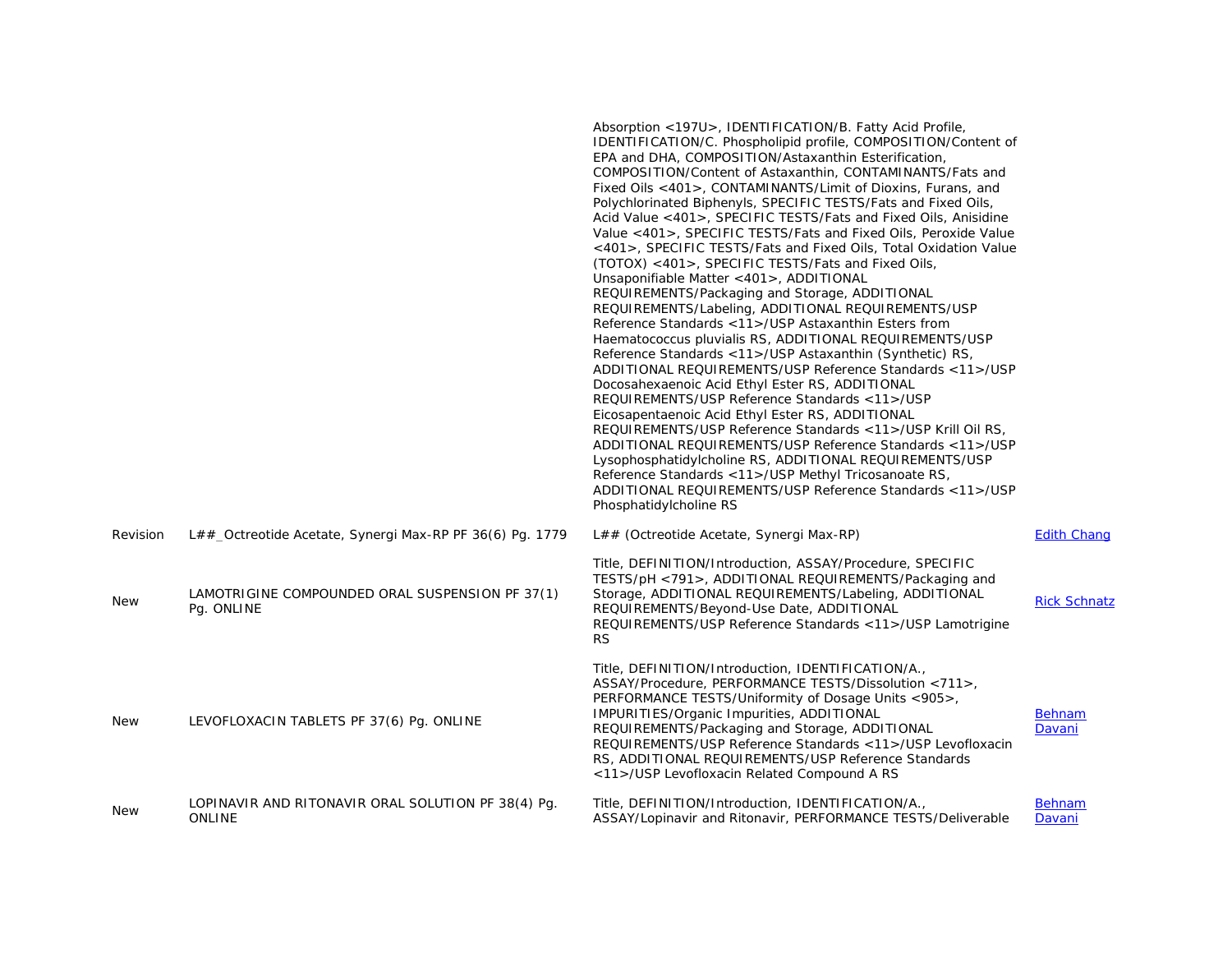|            |                                                     | Volume <698>, IMPURITIES/Organic Impurities, SPECIFIC<br>TESTS/Alcohol Determination <611>, ADDITIONAL<br>REQUIREMENTS/Packaging and Storage, ADDITIONAL<br>REQUIREMENTS/USP Reference Standards < 11 >/USP Alcohol<br>Determination– Alcohol RS, ADDITIONAL<br>REQUIREMENTS/USP Reference Standards <11>/USP Lopinavir RS,<br>ADDITIONAL REQUIREMENTS/USP Reference Standards <11>/USP<br><b>Ritonavir RS</b>                                                                                                                                                                                                                                                                                                                                                                                                                                                                                                                                                                                                                                                                                                                                                                                                                                                         |                      |
|------------|-----------------------------------------------------|------------------------------------------------------------------------------------------------------------------------------------------------------------------------------------------------------------------------------------------------------------------------------------------------------------------------------------------------------------------------------------------------------------------------------------------------------------------------------------------------------------------------------------------------------------------------------------------------------------------------------------------------------------------------------------------------------------------------------------------------------------------------------------------------------------------------------------------------------------------------------------------------------------------------------------------------------------------------------------------------------------------------------------------------------------------------------------------------------------------------------------------------------------------------------------------------------------------------------------------------------------------------|----------------------|
| <b>New</b> | MEMANTINE HYDROCHLORIDE PF 38(2) Pg. ONLINE         | Chemical Info/Chemical Structure, Chemical<br>Info/C12H21N· HCI, Chemical Info/215.76, Chemical<br>Info/Tricyclo[3.3.1.13,7]decan-1-amine, 3,5-dimethyl-,<br>hydrochloride;, Chemical Info/1-Amino-3,5-dimethyladamantane<br>hydrochloride, Chemical Info/CAS, DEFINITION/Introduction,<br>IDENTIFICATION/A. Infrared Absorption <197K>,<br>IDENTIFICATION/B., IDENTIFICATION/C. Identification<br>Tests— General, Chloride <191>, ASSAY/Procedure,<br>IMPURITIES/Heavy Metals, Method II, <231>, IMPURITIES/Residue<br>on Ignition <281>, IMPURITIES/Organic Impurities, SPECIFIC<br>TESTS/Water Determination, Method I <921>, ADDITIONAL<br>REQUIREMENTS/Packaging and Storage, ADDITIONAL<br>REQUIREMENTS/USP Reference Standards <11>/USP Memantine<br>Hydrochloride RS, ADDITIONAL REQUIREMENTS/USP Reference<br>Standards <11>/USP Memantine Related Compound A RS,<br>ADDITIONAL REQUIREMENTS/USP Reference Standards <11>/USP<br>Memantine Related Compound B RS, ADDITIONAL<br>REQUIREMENTS/USP Reference Standards <11>/USP Memantine<br>Related Compound C RS, ADDITIONAL REQUIREMENTS/USP<br>Reference Standards <11>/USP Memantine Related Compound D<br>RS, ADDITIONAL REQUIREMENTS/USP Reference Standards<br><11>/USP Memantine Related Compound E RS | Ravi<br>Ravichandran |
| <b>New</b> | MEMANTINE HYDROCHLORIDE TABLETS PF 38(3) Pg. ONLINE | DEFINITION/Introduction, IDENTIFICATION/A. Infrared Absorption<br><197K>, IDENTIFICATION/B., ASSAY/Procedure, PERFORMANCE<br>TESTS/Dissolution <711>, PERFORMANCE TESTS/Uniformity of<br>Dosage Units <905>, IMPURITIES/Limit of<br>Memantine– Lactose Adduct, IMPURITIES/Organic Impurities,<br>ADDITIONAL REQUIREMENTS/Packaging and Storage, ADDITIONAL<br>REQUIREMENTS/USP Reference Standards <11>/USP Amantadine<br>Hydrochloride RS, ADDITIONAL REQUIREMENTS/USP Reference<br>Standards <11>/USP Memantine Hydrochloride RS, ADDITIONAL<br>REQUIREMENTS/USP Reference Standards <11>/USP Memantine<br>Related Compound A RS, ADDITIONAL REQUIREMENTS/USP<br>Reference Standards <11>/USP Memantine Related Compound B<br>RS, ADDITIONAL REQUIREMENTS/USP Reference Standards<br><11>/USP Memantine Related Compound C RS, ADDITIONAL<br>REQUIREMENTS/USP Reference Standards <11>/USP Memantine                                                                                                                                                                                                                                                                                                                                                                 | Ravi<br>Ravichandran |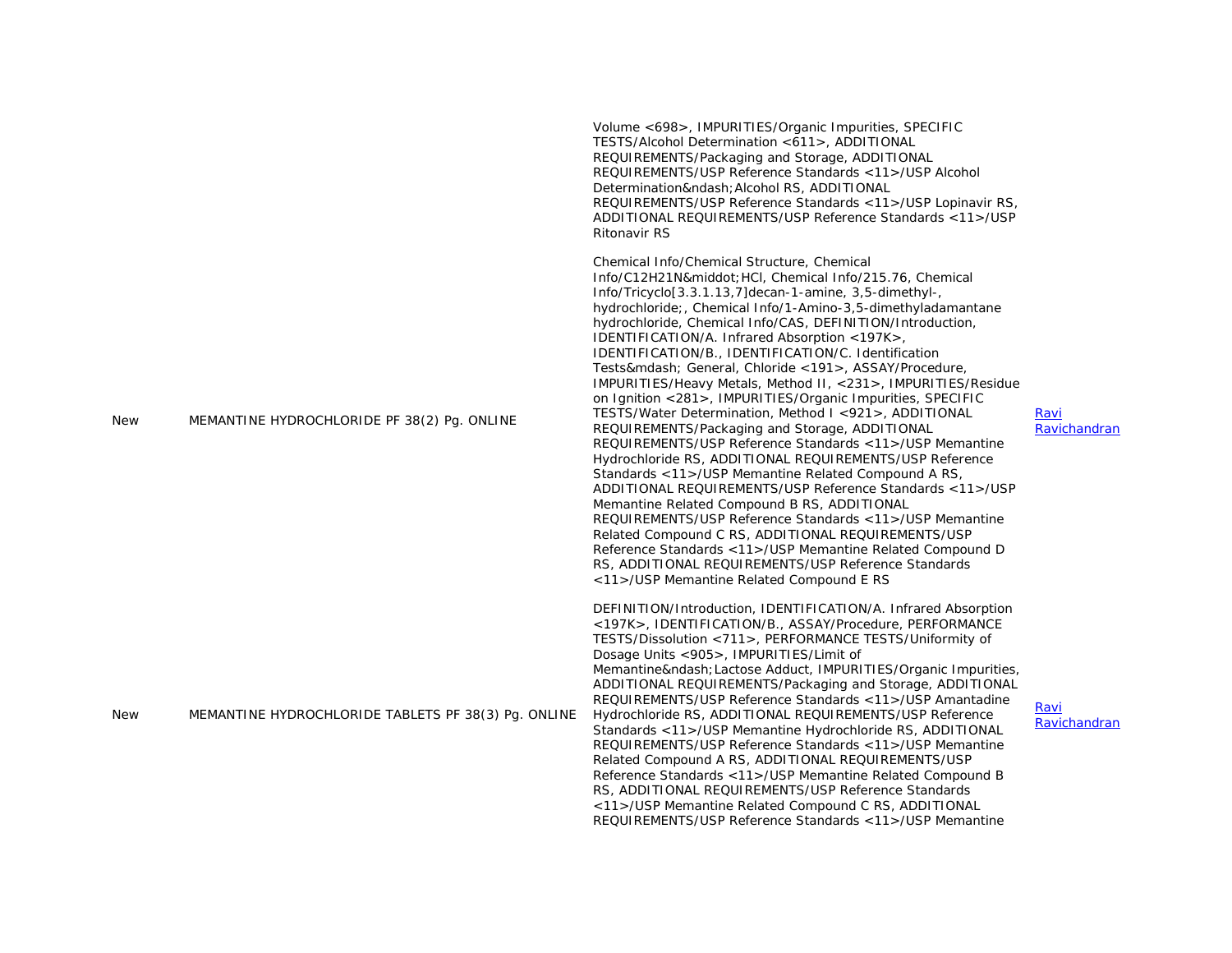|     |                                                     | Related Compound D RS, ADDITIONAL REQUIREMENTS/USP<br>Reference Standards <11>/USP Memantine Related Compound E<br><b>RS</b>                                                                                                                                                                                                                                                                                                                                                                                                                                                                                                                                                                                                                                                                                                                                                                                                                                                                                                                                                                                                                                                                                                                                                                                                                                                                                                                                                                                                                                                                                                                                                                                                                                                                                                                                                                     |                               |
|-----|-----------------------------------------------------|--------------------------------------------------------------------------------------------------------------------------------------------------------------------------------------------------------------------------------------------------------------------------------------------------------------------------------------------------------------------------------------------------------------------------------------------------------------------------------------------------------------------------------------------------------------------------------------------------------------------------------------------------------------------------------------------------------------------------------------------------------------------------------------------------------------------------------------------------------------------------------------------------------------------------------------------------------------------------------------------------------------------------------------------------------------------------------------------------------------------------------------------------------------------------------------------------------------------------------------------------------------------------------------------------------------------------------------------------------------------------------------------------------------------------------------------------------------------------------------------------------------------------------------------------------------------------------------------------------------------------------------------------------------------------------------------------------------------------------------------------------------------------------------------------------------------------------------------------------------------------------------------------|-------------------------------|
| New | MOEXIPRIL HYDROCHLORIDE PF 38(3) Pq. ONLINE         | Title, Chemical Info/Chemical Structure, Chemical<br>Info/C27H34N2O7· HCI, Chemical Info/535.03, Chemical<br>Info/3-Isoquinolinecarboxylic acid, 2-[2-[[1-(ethoxycarbonyl)-3-<br>phenylpropyl]amino]-1-oxopropyl]-1,2,3,4-tetrahydro-6,7-<br>dimethoxy-, monohydrochloride, $[3S-[2[R*(R*)], 3R*]]-;$<br>Chemical Info/(3S)-2-[(2S)-[(1S)-1-Carboxy-3-<br>phenylpropyl]alanyl]-1,2,3,4-tetrahydro-6,7-dimethoxy-3-<br>isoquinolinecarboxylic acid, 2-ethyl ester, monohydrochloride.<br>Chemical Info/CAS, DEFINITION/Introduction, IDENTIFICATION/A.<br>Infrared Absorption <197K>, IDENTIFICATION/B.,<br>IDENTIFICATION/C. Identification Tests— General, Chloride<br><191>, ASSAY/Procedure, IMPURITIES/Heavy Metals, Method II<br>$<$ 231>, IMPURITIES/Residue on Ignition $<$ 281>,<br>IMPURITIES/Organic Impurities, IMPURITIES/Content of Imidazole,<br>SPECIFIC TESTS/Water Determination, Method Ia <921>,<br>SPECIFIC TESTS/Optical Rotation, Specific Rotation <781>,<br>ADDITIONAL REQUIREMENTS/Packaging and Storage, ADDITIONAL<br>REQUIREMENTS/USP Reference Standards <11>/USP Imidazole<br>RS, ADDITIONAL REQUIREMENTS/USP Reference Standards<br><11>/USP Moexipril Hydrochloride RS, ADDITIONAL<br>REQUIREMENTS/USP Reference Standards <11>/USP Moexipril<br>Related Compound A RS, ADDITIONAL REQUIREMENTS/USP<br>Reference Standards <11>/USP Moexipril Related Compound B RS,<br>ADDITIONAL REQUIREMENTS/USP Reference Standards <11>/USP<br>Moexipril Related Compound C RS, ADDITIONAL<br>REQUIREMENTS/USP Reference Standards <11>/USP Moexipril<br>Related Compound D RS, ADDITIONAL REQUIREMENTS/USP<br>Reference Standards <11>/USP Moexipril Related Compound E RS,<br>ADDITIONAL REQUIREMENTS/USP Reference Standards <11>/USP<br>Moexipril Related Compound F RS, ADDITIONAL<br>REQUIREMENTS/USP Reference Standards <11>/USP Moexipril<br>Related Compound G RS | Sujatha<br>Ramakrishna        |
| New | MOEXIPRIL HYDROCHLORIDE TABLETS PF 38(4) Pg. ONLINE | Title, DEFINITION/Introduction, IDENTIFICATION/A. Ultraviolet<br>Absorption <197U>, IDENTIFICATION/B., ASSAY/Procedure,<br>PERFORMANCE TESTS/Dissolution <711>, PERFORMANCE<br>TESTS/Uniformity of Dosage Units <905>, IMPURITIES/Organic<br>Impurities, ADDITIONAL REQUIREMENTS/Packaging and Storage,<br>ADDITIONAL REQUIREMENTS/USP Reference Standards <11>/USP<br>Imidazole RS, ADDITIONAL REQUIREMENTS/USP Reference<br>Standards <11>/USP Moexipril Hydrochloride RS, ADDITIONAL<br>REQUIREMENTS/USP Reference Standards <11>/USP Moexipril<br>Related Compound A RS, ADDITIONAL REQUIREMENTS/USP                                                                                                                                                                                                                                                                                                                                                                                                                                                                                                                                                                                                                                                                                                                                                                                                                                                                                                                                                                                                                                                                                                                                                                                                                                                                                         | <b>Sujatha</b><br>Ramakrishna |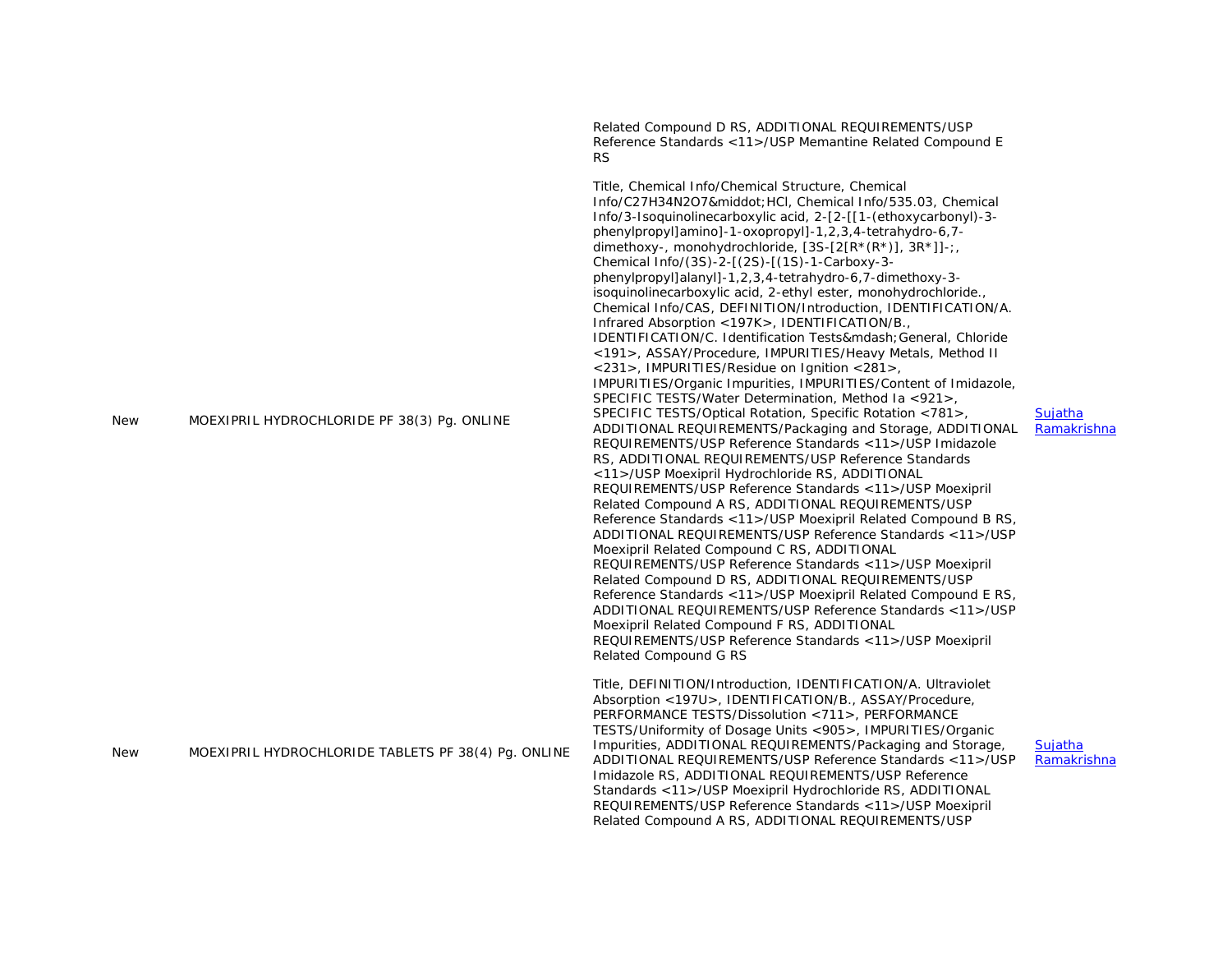|            |                                                                                | Reference Standards <11>/USP Moexipril Related Compound B RS,<br>ADDITIONAL REQUIREMENTS/USP Reference Standards <11>/USP<br>Moexipril Related Compound G RS                                                                                                                                                                                                                                                                                                                                                                                                                                                                                                                                                                                                                                                                                                                                                               |                               |
|------------|--------------------------------------------------------------------------------|----------------------------------------------------------------------------------------------------------------------------------------------------------------------------------------------------------------------------------------------------------------------------------------------------------------------------------------------------------------------------------------------------------------------------------------------------------------------------------------------------------------------------------------------------------------------------------------------------------------------------------------------------------------------------------------------------------------------------------------------------------------------------------------------------------------------------------------------------------------------------------------------------------------------------|-------------------------------|
| <b>New</b> | MOEXIPRIL HYDROCHLORIDE AND HYDROCHLOROTHIAZIDE<br>TABLETS PF 38(4) Pg. ONLINE | Title, DEFINITION/Introduction, IDENTIFICATION/A.,<br>ASSAY/Procedure, PERFORMANCE TESTS/Dissolution <711>,<br>PERFORMANCE TESTS/Uniformity of Dosage Units <905>,<br>IMPURITIES/Organic Impurities, ADDITIONAL<br>REQUIREMENTS/Packaging and Storage, ADDITIONAL<br>REQUIREMENTS/USP Reference Standards <11>/USP<br>Benzothiadiazine Related Compound A RS, ADDITIONAL<br>REQUIREMENTS/USP Reference Standards <11>/USP<br>Chlorothiazide RS, ADDITIONAL REQUIREMENTS/USP Reference<br>Standards <11>/USP Hydrochlorothiazide RS, ADDITIONAL<br>REQUIREMENTS/USP Reference Standards <11>/USP Moexipril<br>Hydrochloride RS, ADDITIONAL REQUIREMENTS/USP Reference<br>Standards <11>/USP Moexipril Related Compound A RS,<br>ADDITIONAL REQUIREMENTS/USP Reference Standards <11>/USP<br>Moexipril Related Compound B RS, ADDITIONAL<br>REQUIREMENTS/USP Reference Standards <11>/USP Moexipril<br>Related Compound G RS | <b>Suiatha</b><br>Ramakrishna |
| <b>New</b> | MORPHINE SULFATE EXTENDED-RELEASE TABLETS PF 35(5)<br>Pg. 1164                 | Title, DEFINITION/Introduction, IDENTIFICATION/A. Identification<br>Tests-General, Sulfate <191>, IDENTIFICATION/B.,<br>ASSAY/Procedure, PERFORMANCE TESTS, PERFORMANCE<br>TESTS/Drug Release <724>, PERFORMANCE TESTS/Uniformity of<br>Dosage Units <905>, IMPURITIES/Organic Impurities/Procedure,<br>ADDITIONAL REQUIREMENTS/Packaging and Storage, ADDITIONAL<br>REQUIREMENTS/USP Reference Standards <11>, PERFORMANCE<br>TESTS/Drug Release <724>Dissolution <711>, ADDITIONAL<br>REQUIREMENTS/Labeling                                                                                                                                                                                                                                                                                                                                                                                                              | Clydewyn<br>Anthony           |
| Revision   | OCTINOXATE PF 38(5) Pg. ONLINE                                                 | ASSAY/Procedure, ADDITIONAL REQUIREMENTS/USP Reference<br>Standards <11>/USP Benzyl Benzoate RS Benzoic acid,<br>phenylmethyl ester.C14H14O2212.24                                                                                                                                                                                                                                                                                                                                                                                                                                                                                                                                                                                                                                                                                                                                                                         | Feiwen Mao                    |
| <b>New</b> | OCTREOTIDE ACETATE PF 36(6) Pq. 1559                                           | Title, Chemical Info/Chemical Structure, Chemical<br>Info/C49H66N10O10S2·xC2H4O2, Chemical Info/l-<br>Cysteinamide, d-phenylalanyl-l-cysteinyl-l-phenylalanyl-d-<br>tryptophyl-l-lysyl-l-threonyl-N-[2-hydroxy-1-<br>(hydroxymethyl)propyl]-, cyclic (2→ 7)-disulfide, [R-(R*,R*)]-,<br>acetate (salt); Chemical Info/d-Phenylalanyl-l-cysteinyl-l-<br>phenylalanyl-d-tryptophyl-l-lysyl-l-threonyl-N-[(1R,2R)-2-hydroxy-<br>1-(hydroxymethyl)propyl]-l-cysteinamide cyclic (2→ 7)-disulfide<br>acetate (salt); Chemical Info/d-Phenylalanyl-l-hemicystyl-l-<br>phenylalanyl-d-tryptophyl-l-lysyl-l-threonyl-l-hemicystyl-l-<br>threoninol cyclic (2→ 7)-disulfide acetate (salt)., Chemical                                                                                                                                                                                                                               | <b>Edith Chang</b>            |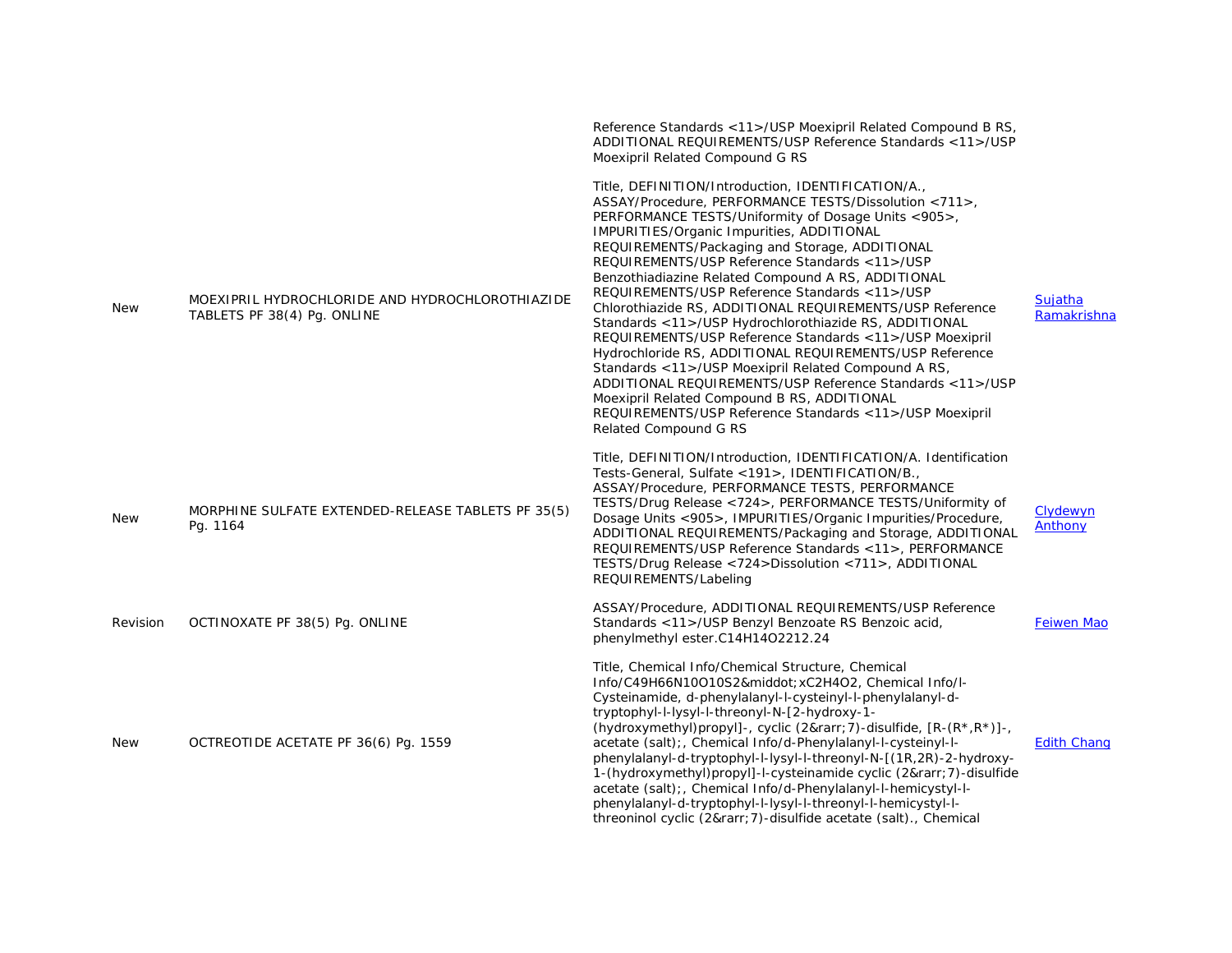|            |                                                                                    | Info/CAS, DEFINITION/Introduction, IDENTIFICATION/A. Infrared<br>Absorption <197K>, IDENTIFICATION/B., ASSAY/Procedure,<br>IMPURITIES/Organic Impurities/Procedure 1: Limit of Octreotide<br>Acetate Related Compounds, IMPURITIES/Organic<br>Impurities/Procedure 2: Limit of Trifluoroacetic acid (TFA),<br>IMPURITIES/Organic Impurities/Procedure 3: Limit of<br>Triethylamine, SPECIFIC TESTS/Amino acid content, SPECIFIC<br>TESTS/Water Determination, Method I <921>, SPECIFIC TESTS/pH<br><791>, SPECIFIC TESTS/Acetic Acid Content <503>, SPECIFIC<br>TESTS/Optical Rotation, Specific Rotation <781S>, SPECIFIC<br>TESTS/Bacterial Endotoxins <85>, ADDITIONAL<br>REQUIREMENTS/Packaging and Storage, ADDITIONAL<br>REQUIREMENTS/USP Reference standards <11>/USP Octreotide<br>Acetate RS, ADDITIONAL REQUIREMENTS/USP Reference standards<br><11>/USP Octreotide Acetate (Non-Cyclic) System Suitability<br>Marker RS, ADDITIONAL REQUIREMENTS/USP Reference standards<br><11>/USP Glacial Acetic Acid RS |                             |
|------------|------------------------------------------------------------------------------------|------------------------------------------------------------------------------------------------------------------------------------------------------------------------------------------------------------------------------------------------------------------------------------------------------------------------------------------------------------------------------------------------------------------------------------------------------------------------------------------------------------------------------------------------------------------------------------------------------------------------------------------------------------------------------------------------------------------------------------------------------------------------------------------------------------------------------------------------------------------------------------------------------------------------------------------------------------------------------------------------------------------------|-----------------------------|
| Revision   | Pepsin PF 38(3) Pg. ONLINE                                                         | Pepsin                                                                                                                                                                                                                                                                                                                                                                                                                                                                                                                                                                                                                                                                                                                                                                                                                                                                                                                                                                                                                 | Margareth<br><b>Marques</b> |
| Revision   | Pepsin, Purified PF 38(3) Pg. ONLINE                                               | Reagent Specification, Pepsin, Purified                                                                                                                                                                                                                                                                                                                                                                                                                                                                                                                                                                                                                                                                                                                                                                                                                                                                                                                                                                                | Margareth<br><b>Marques</b> |
| <b>New</b> | POWDERED PHYLLANTHUS AMARUS EXTRACT PF 36(6) Pq.<br>1622                           | DEFINITION/Introduction, IDENTIFICATION/A. Thin-Layer<br>Chromatographic Identification Test <201>, IDENTIFICATION/B.,<br>COMPOSITION/Content of Lignans, CONTAMINANTS/Articles of<br>Botanical Origin, General Method for Pesticide Residues Analysis<br><561>, CONTAMINANTS/Heavy Metals, Method III <231>,<br>CONTAMINANTS/Microbial Enumeration Tests <2021>,<br>CONTAMINANTS/Absence of Specified Microorganisms <2022>,<br>SPECIFIC TESTS/Loss on Drying <731>, ADDITIONAL<br>REQUIREMENTS/Packaging and Storage, ADDITIONAL<br>REQUIREMENTS/Labeling, ADDITIONAL REQUIREMENTS/Other<br>Requirements, ADDITIONAL REQUIREMENTS/USP Reference<br>Standards <11>/USP Phyllanthin RS, ADDITIONAL<br>REQUIREMENTS/USP Reference Standards <11>/USP Powdered<br>Phyllanthus amarus Extract RS                                                                                                                                                                                                                          | Maged<br><b>Sharaf</b>      |
| <b>New</b> | PROMETHAZINE HYDROCHLORIDE AND CODEINE<br>PHOSPHATE ORAL SOLUTION PF 35(2) Pq. 292 | DEFINITION/Introduction, IDENTIFICATION/Introduction,<br>ASSAY/Procedure, IMPURITIES/Organic Impurities/Procedure 1,<br>IMPURITIES/Organic Impurities/Procedure 2, SPECIFIC TESTS,<br>SPECIFIC TESTS/ pH <791>, SPECIFIC TESTS/Alcohol<br>Determination (if present), Method II <611>, SPECIFIC TESTS/<br>Deliverable Volume <698>, ADDITIONAL<br>REQUIREMENTS/Packaging and Storage, ADDITIONAL<br>REQUIREMENTS/ USP Reference Standards <11>                                                                                                                                                                                                                                                                                                                                                                                                                                                                                                                                                                         | Clydewyn<br>Anthony         |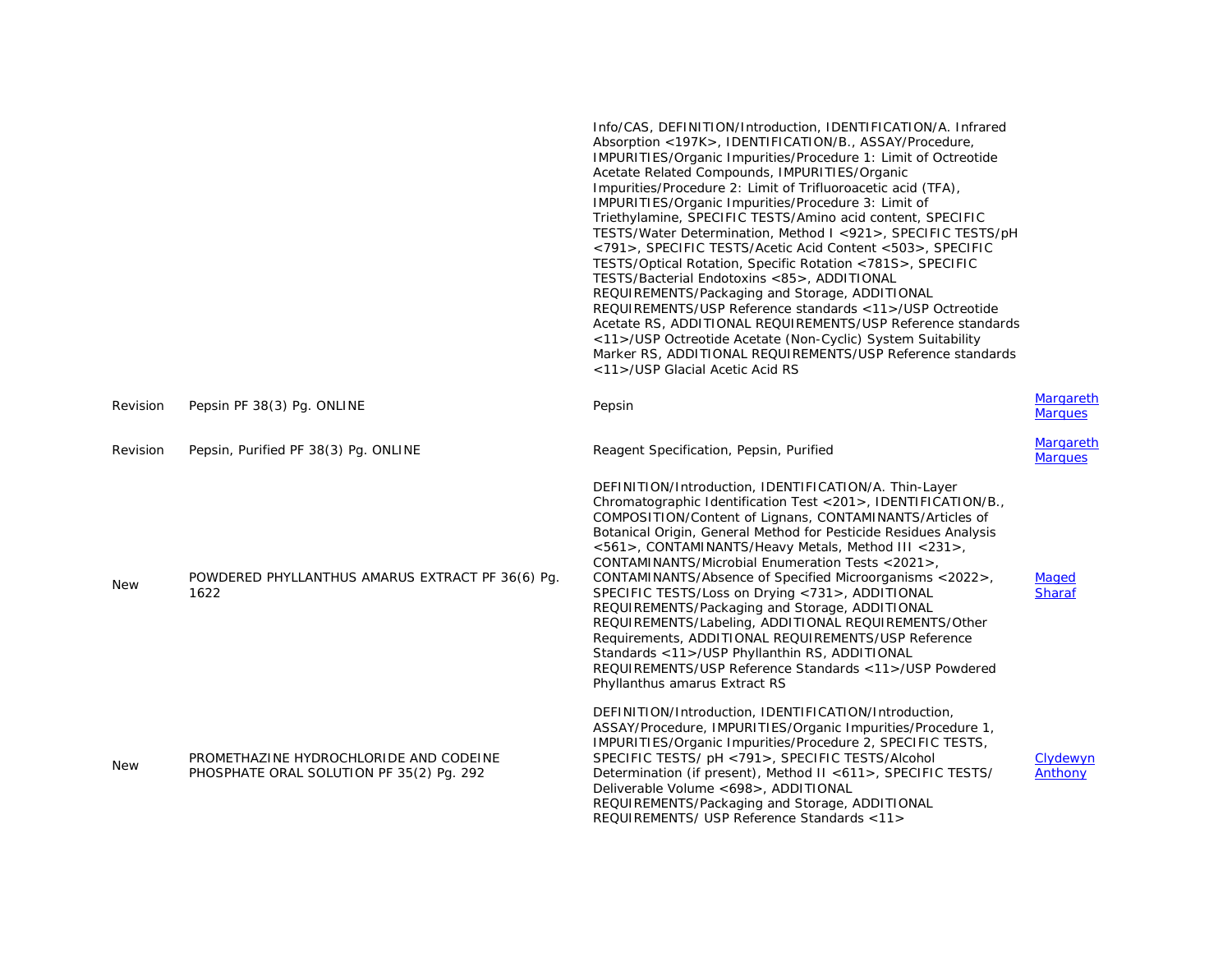| <b>New</b> | PROMETHAZINE HYDROCHLORIDE AND<br>DEXTROMETHORPHAN HYDROBROMIDE ORAL SOLUTION PF<br>35(2) Pg. 295 | DEFINITION/Introduction, IDENTIFICATION/Introduction,<br>ASSAY/Procedure, IMPURITIES/Organic Impurities/Procedure 1,<br>IMPURITIES/Organic Impurities/Procedure 2, SPECIFIC TESTS,<br>SPECIFIC TESTS/ pH <791>, SPECIFIC TESTS/Alcohol<br>Determination (if present), Method II <611>, SPECIFIC TESTS/<br>Deliverable Volume <698>, ADDITIONAL<br>REQUIREMENTS/Packaging and Storage, ADDITIONAL<br>REQUIREMENTS/USP Reference Standards <11>                                                                                                                                                                                                                                                                                                                                                                                    | Clydewyn<br>Anthony  |
|------------|---------------------------------------------------------------------------------------------------|----------------------------------------------------------------------------------------------------------------------------------------------------------------------------------------------------------------------------------------------------------------------------------------------------------------------------------------------------------------------------------------------------------------------------------------------------------------------------------------------------------------------------------------------------------------------------------------------------------------------------------------------------------------------------------------------------------------------------------------------------------------------------------------------------------------------------------|----------------------|
| <b>New</b> | QUETIAPINE TABLETS PF 38(5) Pg. ONLINE                                                            | Title, DEFINITION/Introduction, IDENTIFICATION/A.,<br>ASSAY/Procedure, PERFORMANCE TESTS/Dissolution <711>,<br>PERFORMANCE TESTS/Uniformity of Dosage Units <905>,<br>IMPURITIES/Organic Impurities, ADDITIONAL<br>REQUIREMENTS/Packaging and Storage, ADDITIONAL<br>REQUIREMENTS/USP Reference Standards <11>/USP Quetiapine<br>Fumarate RS, ADDITIONAL REQUIREMENTS/USP Reference<br>Standards <11>/USP Quetiapine System Suitability RS                                                                                                                                                                                                                                                                                                                                                                                       | Ravi<br>Ravichandran |
| New        | RABEPRAZOLE SODIUM PF 38(2) Pg. ONLINE                                                            | Title, Chemical Info/Chemical Structure, Chemical<br>Info/C18H20N3NaO3S, Chemical Info/381.42, Chemical Info/ 1H-<br>Benzimidazole, 2-[[[4-(3-methoxypropoxy)-3-methyl-2-<br>pyridinyl]methyl]sulfinyl]-, sodium salt;, Chemical Info/2-[[[4-(3-<br>Methoxypropoxy)-3-methyl-2-pyridyl]methyl]sulfinyl]benzimidazole<br>sodium salt, Chemical Info/CAS, DEFINITION/Introduction,<br>IDENTIFICATION/A. Infrared Absorption <197K>,<br>IDENTIFICATION/B., IDENTIFICATION/C. Identification<br>Tests— General, Sodium <191>, ASSAY/Procedure,<br>IMPURITIES/Heavy Metals, IMPURITIES/Organic Impurities,<br>SPECIFIC TESTS/Loss on Drying <731>, ADDITIONAL<br>REQUIREMENTS/Packaging and Storage, ADDITIONAL<br>REQUIREMENTS/USP Reference Standards <11>/USP Rabeprazole<br>Sodium RS                                             | Elena<br>Gonikberg   |
| <b>New</b> | RABEPRAZOLE SODIUM DELAYED-RELEASE TABLETS PF<br>38(2) Pg. ONLINE                                 | Title, DEFINITION/Introduction, IDENTIFICATION/A. Ultraviolet<br>Absorption, IDENTIFICATION/B., ASSAY/Procedure, PERFORMANCE<br>TESTS/Dissolution <711>, PERFORMANCE TESTS/Acid Stage,<br>PERFORMANCE TESTS/Buffer Stage, PERFORMANCE<br>TESTS/Uniformity of Dosage Units <905>, IMPURITIES/Organic<br>Impurities, ADDITIONAL REQUIREMENTS/Packaging and Storage,<br>ADDITIONAL REQUIREMENTS/USP Reference Standards <11>,<br>ADDITIONAL REQUIREMENTS/USP Reference Standards <11>/USP<br>Rabeprazole Related Compound A RS, ADDITIONAL<br>REQUIREMENTS/USP Reference Standards < 11 >/USP Rabeprazole<br>Related Compound C RS, ADDITIONAL REQUIREMENTS/USP<br>Reference Standards <11>/USP Rabeprazole Related Compound D<br>RS, ADDITIONAL REQUIREMENTS/USP Reference Standards<br><11>/USP Rabeprazole Related Compound E RS | Elena<br>Gonikberg   |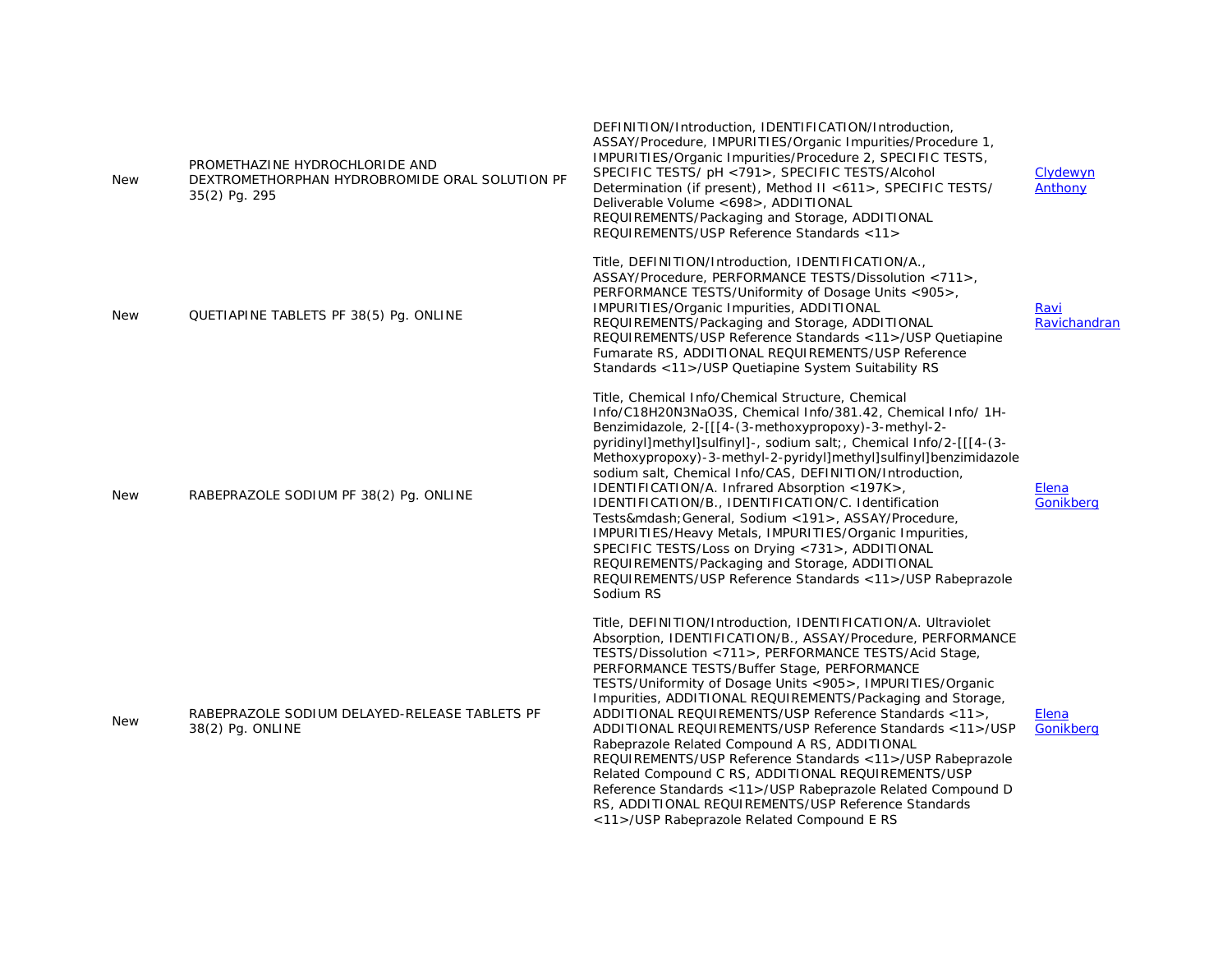| <b>New</b> | SCAFFOLD PORCINE DERMIS PF 36(5) Pq. 1209                 | Title, DEFINITION/Introduction, SPECIFIC TESTS/Histological<br>Evaluation, SPECIFIC TESTS/Biochemical Analysis, SPECIFIC<br>TESTS/Thermal Analysis, SPECIFIC TESTS/Biomechanical Analysis,<br>SPECIFIC TESTS/Sterility Tests <71>, ADDITIONAL<br>REQUIREMENTS/Labeling, ADDITIONAL REQUIREMENTS/Packaging<br>and Storage, ADDITIONAL REQUIREMENTS/USP Authentic Visual<br>References <11>                                                                                                                                                                                                                                                                                                                                                                                                                                                                                                                                                                                                                                                                                                                                                                                                                                                                                                                                                                                                                                                        | <b>Fouad Atouf</b>     |
|------------|-----------------------------------------------------------|--------------------------------------------------------------------------------------------------------------------------------------------------------------------------------------------------------------------------------------------------------------------------------------------------------------------------------------------------------------------------------------------------------------------------------------------------------------------------------------------------------------------------------------------------------------------------------------------------------------------------------------------------------------------------------------------------------------------------------------------------------------------------------------------------------------------------------------------------------------------------------------------------------------------------------------------------------------------------------------------------------------------------------------------------------------------------------------------------------------------------------------------------------------------------------------------------------------------------------------------------------------------------------------------------------------------------------------------------------------------------------------------------------------------------------------------------|------------------------|
| Revision   | SCAFFOLD PORCINE DERMIS CROSS-LINKED PF 36(5) Pq.<br>1212 | Title, DEFINITION/Introduction, SPECIFIC TESTS/Histological<br>Evaluation, SPECIFIC TESTS/Moisture Content, SPECIFIC<br>TESTS/Collagen Content, SPECIFIC TESTS/Fat Content, SPECIFIC<br>TESTS/Tensile Strength, SPECIFIC TESTS/Visual Inspection,<br>SPECIFIC TESTS/Sterility Tests <71>, ADDITIONAL<br>REQUIREMENTS/Packaging and Storage, ADDITIONAL<br>REQUIREMENTS/Labeling, ADDITIONAL REQUIREMENTS/USP Visual<br>Reference Standards <11>                                                                                                                                                                                                                                                                                                                                                                                                                                                                                                                                                                                                                                                                                                                                                                                                                                                                                                                                                                                                  | <b>Fouad Atouf</b>     |
| Revision   | SENNOSIDES PF 35(2) Pq. 309                               | SPECIFIC TESTS/Content of Sennosides A and B, ADDITIONAL<br>REQUIREMENTS/USP Reference Standards <11>                                                                                                                                                                                                                                                                                                                                                                                                                                                                                                                                                                                                                                                                                                                                                                                                                                                                                                                                                                                                                                                                                                                                                                                                                                                                                                                                            | Maged<br><b>Sharaf</b> |
| <b>New</b> | SPIRULINA PF 37(6) Pg. ONLINE                             | DEFINITION/Introduction, IDENTIFICATION/A., IDENTIFICATION/B.<br>Fatty Acids Profile, IDENTIFICATION/C. HPLC for Chlorophyll A,<br>IDENTIFICATION/D. HPLC for Carotenoids, COMPOSITION/Content<br>of Beta Carotene and Total Carotenoids, COMPOSITION/Content of<br>C-Phycocyanin, COMPOSITION/Content of Protein,<br>CONTAMINANTS/Limit of Microcystins, CONTAMINANTS/Elemental<br>Contaminants, CONTAMINANTS/Articles of Botanical Origin, General<br>Method for Pesticide Residues Analysis <561>,<br>CONTAMINANTS/Microbial Enumeration Tests <2021>,<br>CONTAMINANTS/Absence of Specified Microorganisms <2022>,<br>SPECIFIC TESTS/Description, SPECIFIC TESTS/Loss on Drying<br><731>, SPECIFIC TESTS/Articles of Botanical Origin, Total Ash<br><561>, ADDITIONAL REQUIREMENTS/Packaging and Storage,<br>ADDITIONAL REQUIREMENTS/Labeling, ADDITIONAL<br>REQUIREMENTS/USP Reference Standards <11>/USP Beta<br>Carotene RS, ADDITIONAL REQUIREMENTS/USP Reference<br>Standards <11>/USP Methyl Linoleate RS, ADDITIONAL<br>REQUIREMENTS/USP Reference Standards <11>/USP Methyl<br>Linolenate RS, ADDITIONAL REQUIREMENTS/USP Reference<br>Standards <11>/USP Methyl Oleate RS, ADDITIONAL<br>REQUIREMENTS/USP Reference Standards <11>/USP Methyl<br>Palmitate RS, ADDITIONAL REQUIREMENTS/USP Reference<br>Standards <11>/USP Methyl Palmitoleate RS, ADDITIONAL<br>REQUIREMENTS/USP Reference Standards <11>/USP Methyl<br>Stearate RS | Maged<br><b>Sharaf</b> |
| <b>New</b> | SPIRULINA TABLETS PF 37(6) Pq. ONLINE                     | DEFINITION/Introduction, IDENTIFICATION/A. Fatty Acids Profile,                                                                                                                                                                                                                                                                                                                                                                                                                                                                                                                                                                                                                                                                                                                                                                                                                                                                                                                                                                                                                                                                                                                                                                                                                                                                                                                                                                                  | Maged                  |